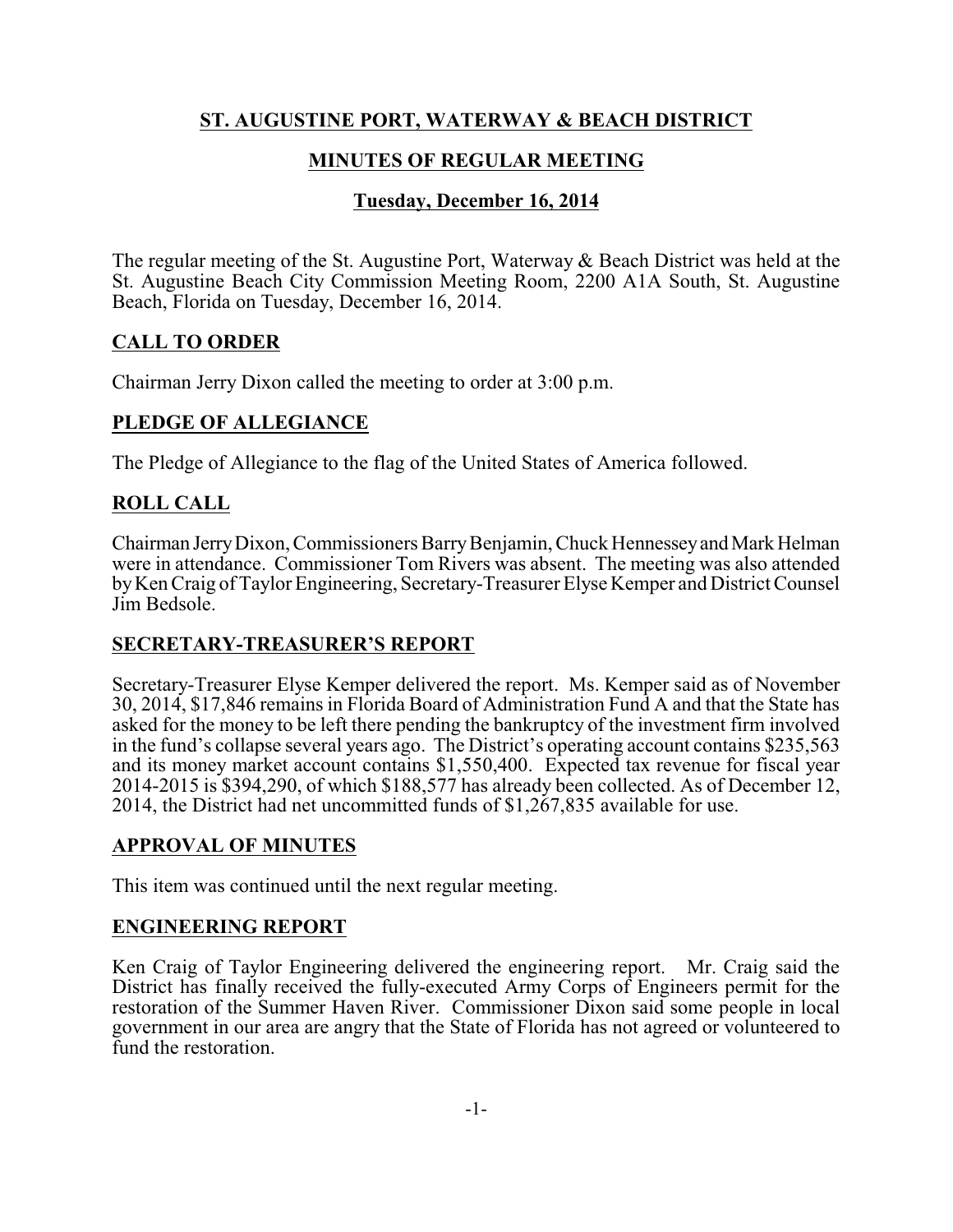Mr. Craig then reported that the contractor performing this year's dredging of Salt Run has agreed to install new marker signs as dredging progresses along Salt Run. All of the work is scheduled to be completed in February, 2015.

Commissioner Hennessey and Mr. Craig are seeking a meeting with Corps of Engineers staff regarding that agency's long-term plans for inlet maintenance and beach erosion control, especially the north beaches. Within the past week, St. Johns County has declared a beach erosion emergency in order to facilitate authorization of the use of temporary seawalls around some homes north of the inlet.

Commissioner Helman reported that dredges are already at work in Salt Run. Chairman Dixon said he and Carl Blow met with officials of the City of St. Augustine recently to discuss plans for dredging Salt Run and the San Sebastian River. He also commended Commissioner Helman for allowing dredges to dock at the Conch House Marina.

## **OLD BUSINESS**

There was no old business on the agenda but, in response to questions by Commissioner Helman regarding the District's website, Commissioner Benjamin said that information could be added or edited on the website through Ms. Kemper. Commissioner Helman suggested that the maps and inlet information which now appear on the website be reviewed and updated. Chairman Dixon indicated that topic was an agenda item under new business. Ms. Kemper asked that Commissioners Helman, Rivers and Hennessey provide a small biographical paragraph about themselves and a photograph to be added to the District's website.

## **NEW BUSINESS**

## A. Beach Renourishment Permitting for Vilano Beach - Chairman Dixon

Chairman Dixon said the Florida Inland Navigation District is concerned because the new Inlet Management Plan as recently revised by the Florida DEP calls for placing large amounts of sand onto beaches north of the inlet, but that no permit now exists for such transport of sand. A permit issued by FDEP will be required prior to moving any sand to the north of the inlet. He added that the jetty/groin needs massive repair even though the recent Corps of Engineers report advises no repairs are necessary.

Ervin Bullock and Linda Chambliss appeared on behalf of South Ponte Vedra Preservation Association and shared photographs of some of the damage caused to the north beaches by erosion. In response to their questions, Mr. Craig explained that the Corps of Engineers feasibility study now under way includes all of the north beaches and that a single blanket permit for movement of sand north of the inlet could be used by any agency to accomplish the goal of placing sand on the north beaches. Commissioner Dixon said pumping sand north would work only for Vilano. He said he believes renourishing South Ponte Vedra will require offshore dredging rather than inlet dredging, and that a permit might require three to four years to obtain. Ms. Chambliss said FDEP officials told them an applicant for such a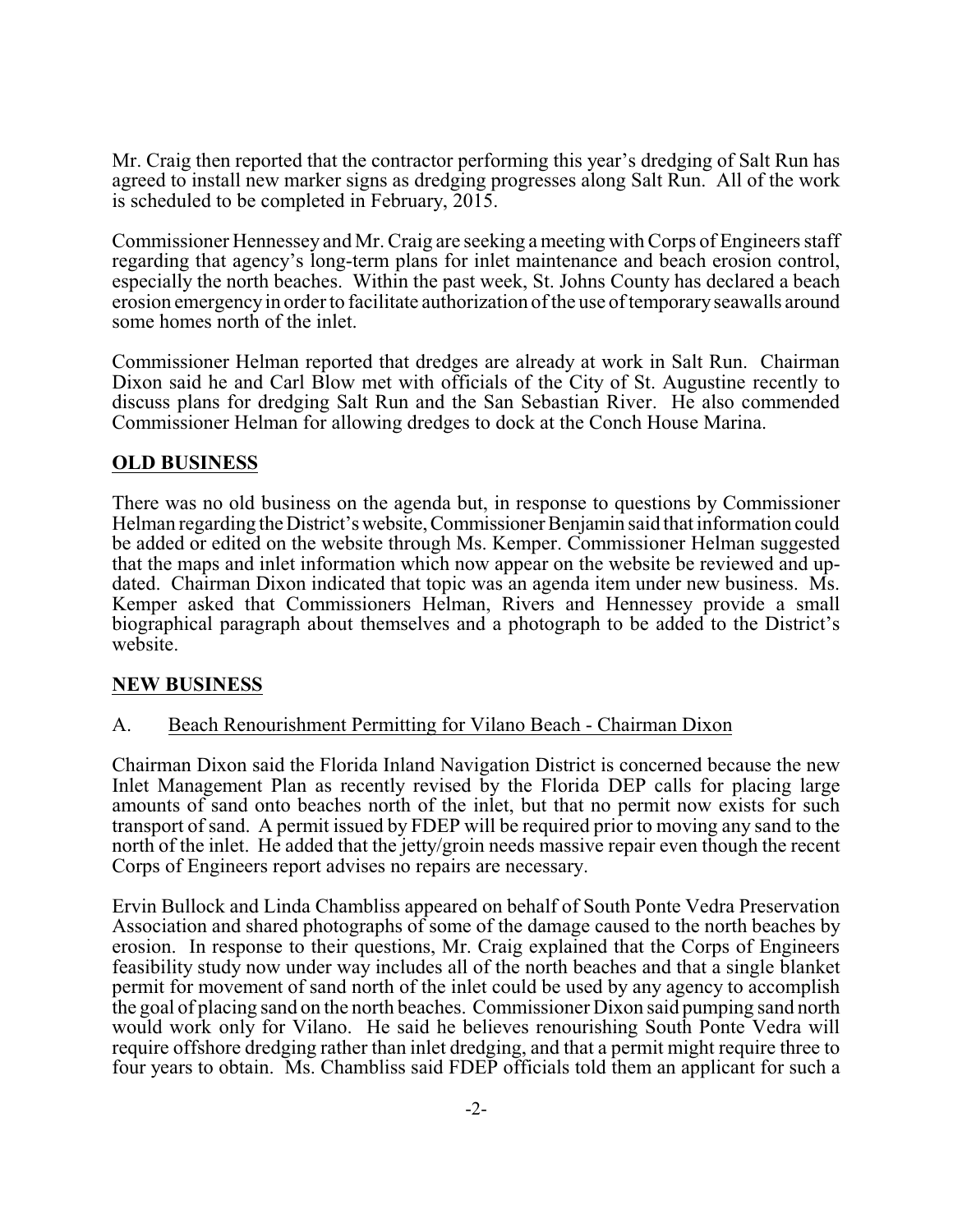permit would not be required to establish an erosion control line for the project. Mr. Craig said establishing such a base line is a big expense and that significant savings in time and resources would result from a waiver of that requirement.

In response to questions from Commissioner Hennessey, Mr. Craig said little dredging has occurred in the Intracoastal Waterway north of the Vilano Bridge because the water there is naturally deeper than nearer the inlet.

#### B. Reprint of Maps - Chairman Dixon

Chairman Dixon discussed updating the popular aerial map of the inlet and surrounding waterways which was done by the University of Florida Sea Grant nearly ten years ago. He asked the Board to consider what should be on a newer version of the map and to be ready to discuss it at the next meeting.

#### **PUBLIC COMMENT**

Lt. Steve Zukowski, Florida Fish and Wildlife Conservation Commission reported that FWC is beginning the judicial process against a derelict vessel north of the Vilano Bridge which is high and dry in the marsh west of the ICW. Commissioner Dixon said it is the large sloop which had been docked near the A1A/Hospital Creek Bridge for many years.

Lt. Zukowski said a large sailboat grounded on shoal north of the inlet on November 25. The occupants were rescued by St. Johns County Fire and Rescue utilizing rubber boats provided several years ago by the District. The following day the boat was removed by Sea Tow. He also reported the annual Christmas regattas in Ponte Vedra and St. Augustine went very smoothly because of the many law enforcement agencies volunteering vessels and crews.

Jim Piggott, City of St. Augustine, discussed an invoice in the amount of \$2,320 from Taylor Engineering for providing a briefing to the former chairman of the Board about the dredging in Salt Run. Chairman Dixon asked if this was a service outside of Taylor's contract for the supervision of the dredge work. Mr. Craig said he would find out what was done in addition to regularly provided services and report back to the Board at the next meeting.

Mr. Piggott said the amount of money available for FIND grants in St. Johns County should be known by January and that the City will need a signed interlocal agreement with the District by March in order to apply for funds. He said the tall ship El Galeon will be returning to St. Augustine for three weeks after repairs are completed in Jacksonville and that the dinner cruise ship Foxy Lady is operating from the City Marina.

Commander Steve Fricke, St. Augustine Police, said an SAPD vessel was on hand when the crew of the grounded sailboat was rescued and that the crew had been transferred to the SAPD boat to come ashore. He reported city auto traffic during the Regatta of Lights was a problem and that the event will need to be held on an evening other than a Saturday next year to avoid the same situation. He also said an agreement is in the works for FIND to pay seventy-five percent of the cost of derelict vessel removal on a case-by-case basis.